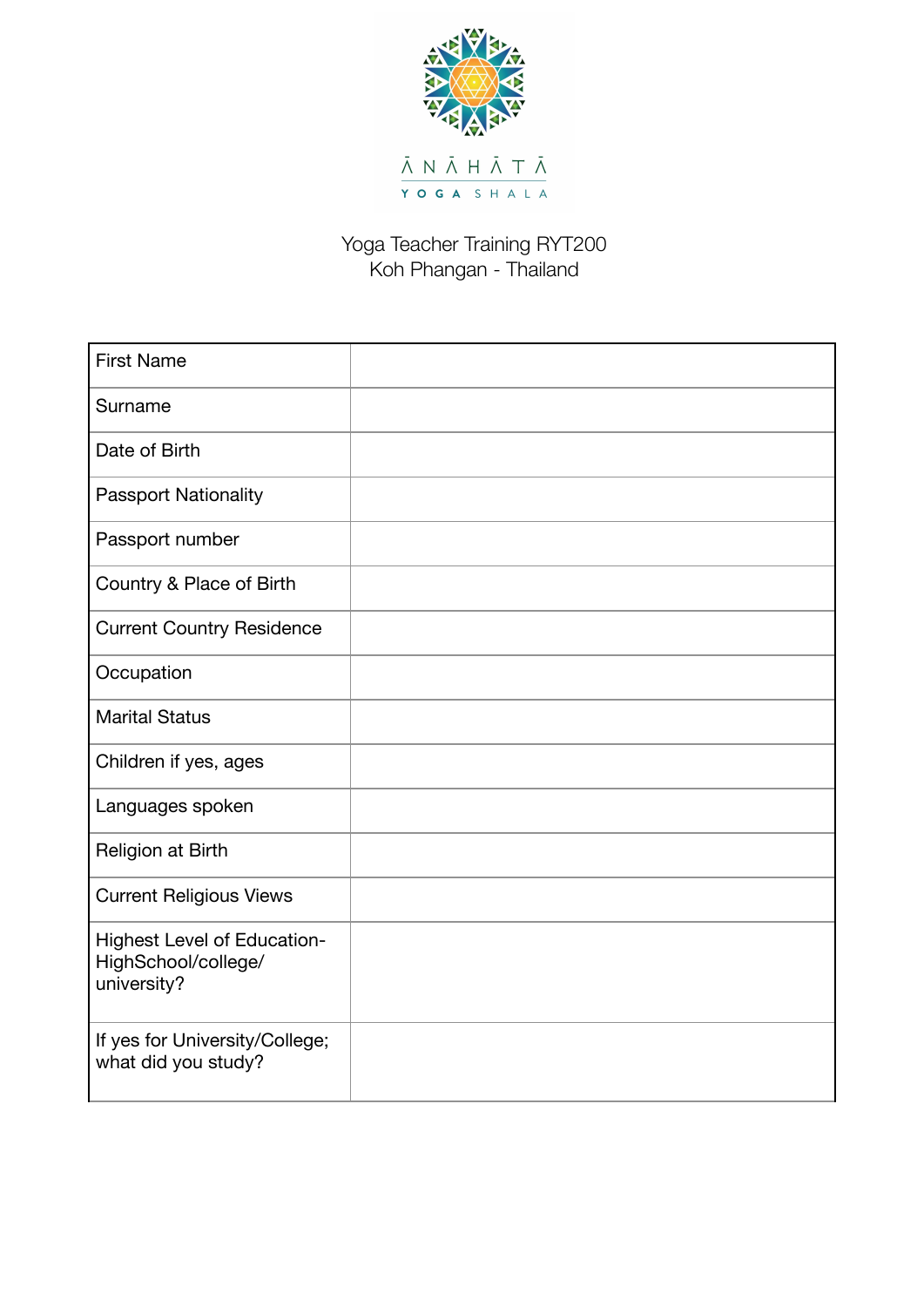

## Yoga Teacher Training RYT200 Koh Phangan - Thailand

| Please tell us in your own<br>words "Why you want to<br>become a yoga teacher?" |  |
|---------------------------------------------------------------------------------|--|
| What style of Yoga do you<br>Love?                                              |  |
| What styles challenges you?                                                     |  |
| What styles have you<br>practiced, in all?                                      |  |
| How long have you been<br>practicing yoga?                                      |  |
| How often do you practice,<br>1-2-3-4-5-6 /week or month?                       |  |
| How old were you when you<br>first heard of yoga?                               |  |
| How old were you when you<br>first tried yoga - in a class or<br>at home?       |  |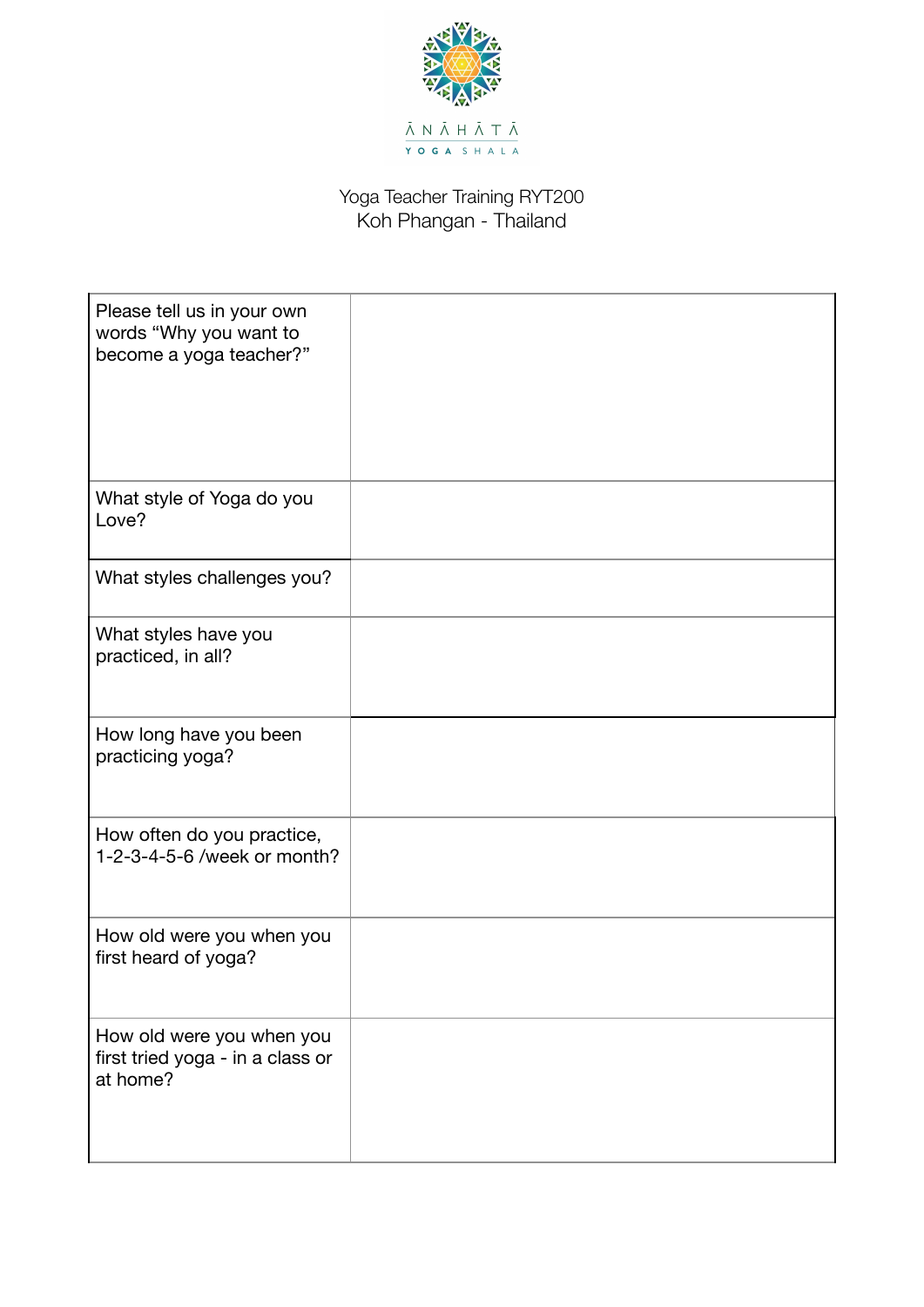

## Yoga Teacher Training RYT200 Koh Phangan - Thailand

| What do you remember<br>about your first teacher?                                                                                                                                                |  |
|--------------------------------------------------------------------------------------------------------------------------------------------------------------------------------------------------|--|
| Do you remember the 2nd<br>teacher ever teaching you<br>yoga, if you do tell us<br>more                                                                                                          |  |
| What does Yoga mean to<br>you?                                                                                                                                                                   |  |
| Sacred Yogi Texts "Bhagavad<br>Gita" states, YOGIS require<br><b>DISCIPLINE</b>                                                                                                                  |  |
| Anahata Yoga Shala is<br>looking for students who<br>have Discipline, Dedication,<br><b>Determination and</b><br>Devotion do you feel you<br>have these qualities?                               |  |
| Letting go, stripping away of<br>the Ego and Surrendering<br>your Free Will - for the Divine<br>Sovereign Will - with<br>unconditional LOVE, do you<br>feel & think you have those<br>qualities? |  |